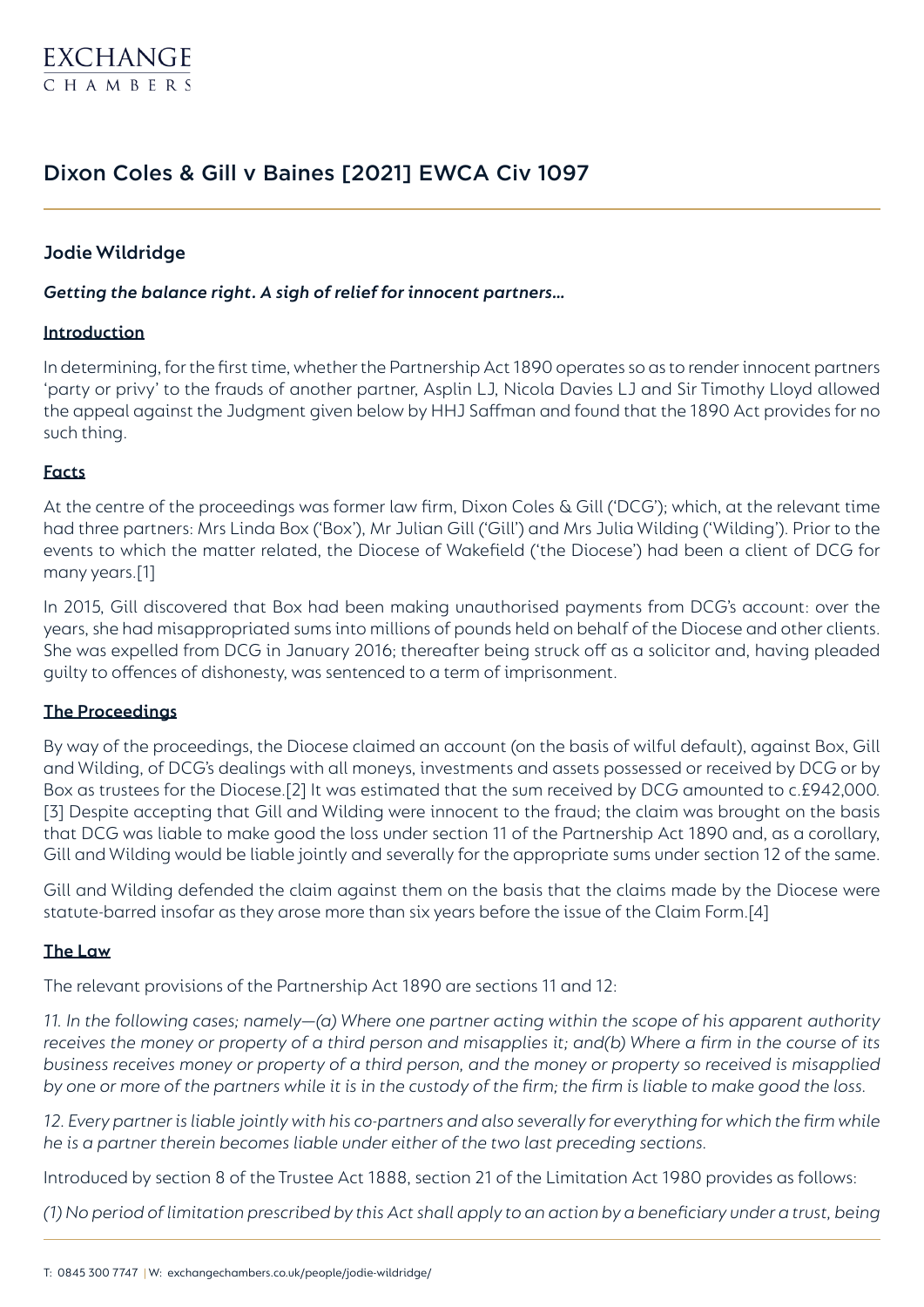

*an action –*

*(a) in respect of any fraud or fraudulent breach of trust to which the trustee was a party or privy; or*

*(b) to recover from the trustee trust property or the proceeds of trust property in the possession of the trustee, or previously received by him and converted to his use. …*

*(3) Subject to the preceding provisions of this section, an action by a beneficiary to recover trust property or in respect of any breach of trust, not being an action for which a period of limitation is prescribed by any other provision of this Act, shall not be brought after the expiration of six years from the date on which the right of action accrued.*

### **The Decision of HHJ Saffman [\[2020\] EWHC 2809 \(Ch\)](https://www.bailii.org/cgi-bin/format.cgi?doc=/ew/cases/EWHC/Ch/2020/2809.html&query=(dixon)+AND+(coles))**

The Diocese sought summary judgment against Gill and Wilding.[5]

The issue for the Court to determine was whether the two innocent former partners could benefit from the limitation defence afforded by section 21(1)(a) of the Limitation Act 1980. In order to do so, they would need to satisfy the Court that despite the relevant provisions of the Partnership Act 1890 rendering them liable for the wrongdoing of Box, they were not '*party or privy*' to the same for the purposes of section 21(1)(a) of the Limitation Act 1980 and accordingly, they were protected by the six-year limitation period established by section 21(3).

By order dated 1 December 2020, HHJ Saffman ordered an account against Gill and Wilding, with the transactions to which the limitation issue was relevant being included in the same. The crux of the Judgment, handed down on 28 October 2020, was contained in paragraph 137 (emphasis added):

*"I do not see a realistic basis for arguing that Mr Gill and Mrs Wilding are not party or privy to the fraud*  where the Partnership Act fixes them with a direct liability in respect of Mrs Box's fraud. I accept that in one *very obvious sense they are not party or privy because they knew nothing about the fraud but the fact is that the Partnership Act deems them to have been party or privy in the context of actions undertaken by the errant partner in the ordinary course of business or within the scope of apparent authority – as the conveyancing transactions quite obviously were."*[6]

# **The Decision of the Court of Appea[l \[2021\] EWCA Civ 1097](https://www.bailii.org/cgi-bin/format.cgi?doc=/ew/cases/EWCA/Civ/2021/1097.html&query=(dixon)+AND+(coles))**

HHJ Saffman granted permission to Gill and Wilding to appeal his decision.

Citing policy reasons, the argument before the Court of Appeal made on behalf of the Diocese was, *inter alia*, that Gill and Wilding cannot rely upon section 21 of the Limitation Act 1980 to devoid themselves of liability when they were, at the time of the fraud, partners of the dishonest Box, and the fraud was committed in the ordinary course of the partnership business. The innocent partners, as opposed to the innocent client, ought to be the ones to bear the risks.

In response to this submission, the Court of Appeal raised the corresponding policy underlying the Limitation Act 1980. An innocent client has the right to pursue an innocent partner within the 6-year time period provided for in section 21(3) of the Limitation Act 1980; but an innocent partner should not, as a general principle, be at risk of being sued for ever.

Further, referring to section 8 of the Trustee Act 1888 (and its introduction of section 21 into the Limitation Act 1980), the Court of Appeal stated *'it would seem surprising'*[7], if the limitation defence afforded to an innocent trustee by way of that section was not available in: